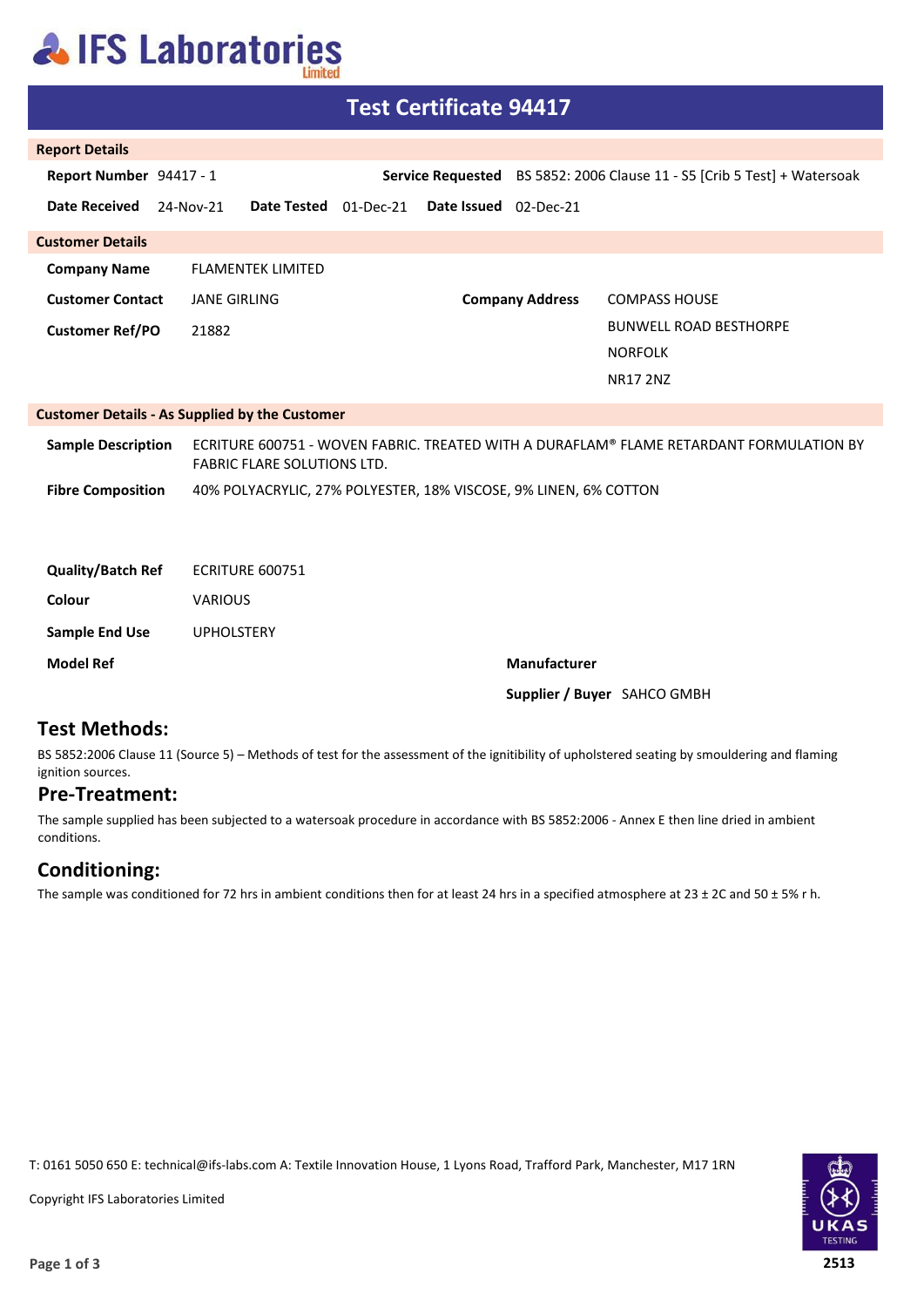# **AIFS Laboratories**

## **Test Certificate 94417**

### **Test Results**

The Following test results relate only to the ignitibility of the combination of the materials under the particular conditions of test; they are not intended as a means of assessing the full potential fire hazard of the materials in use.

| <b>Test Criteria</b>                                                                                                                                | <b>Initial Test</b> | <b>Repeat Test</b> |  |
|-----------------------------------------------------------------------------------------------------------------------------------------------------|---------------------|--------------------|--|
| *Smoundering Ceased Within: [mins]                                                                                                                  |                     |                    |  |
| <b>Progressive Smouldering Criteria</b>                                                                                                             |                     |                    |  |
| <b>Filling Material Used:</b>                                                                                                                       |                     |                    |  |
| 4.1.1A: Displays unsafe escalating smouldering combustion, requires to<br>be forcibly extinguished?                                                 |                     |                    |  |
| 4.1.1C: Any test specimen that smoulders until it is essentially consumed                                                                           |                     |                    |  |
| *4.1.1E: Detectable amounts of smoke, heat or glowing 60 mins after<br>crib ignition?                                                               |                     |                    |  |
| 4.1.1F: On final inspection, any evidence of charring more than 100 mm<br>in any direction (apart from upwards) from the original nearest position? |                     |                    |  |
| <b>Flaming Criteria</b>                                                                                                                             |                     |                    |  |
| *Flaming Ceased: [mm:ss]                                                                                                                            | 3.55                | 4.09               |  |
| 4.2.1A: Displays unsafe escalating flaming combustion, requires to be<br>forcibly extinguished?                                                     |                     |                    |  |
| 4.2.1B: Any test specimen that burns until it is essentially consumed<br>within the test duration                                                   |                     |                    |  |
| 4.2.1C: Flame front reaches the lower margin, either side or passes<br>through the full thickness?                                                  |                     |                    |  |
| *4.2.1E: Flaming continued for more than 10 minutes after the ignition<br>of the crib?                                                              |                     |                    |  |
| *4.2.1G: Any test specimen from which flaming debris causes an isolated<br>floor fire that continues to flame for longer then 10 mins?              |                     |                    |  |
| <b>Test Result</b>                                                                                                                                  | <b>PASS</b>         | <b>PASS</b>        |  |

T: 0161 5050 650 E: technical@ifs-labs.com A: Textile Innovation House, 1 Lyons Road, Trafford Park, Manchester, M17 1RN



Copyright IFS Laboratories Limited